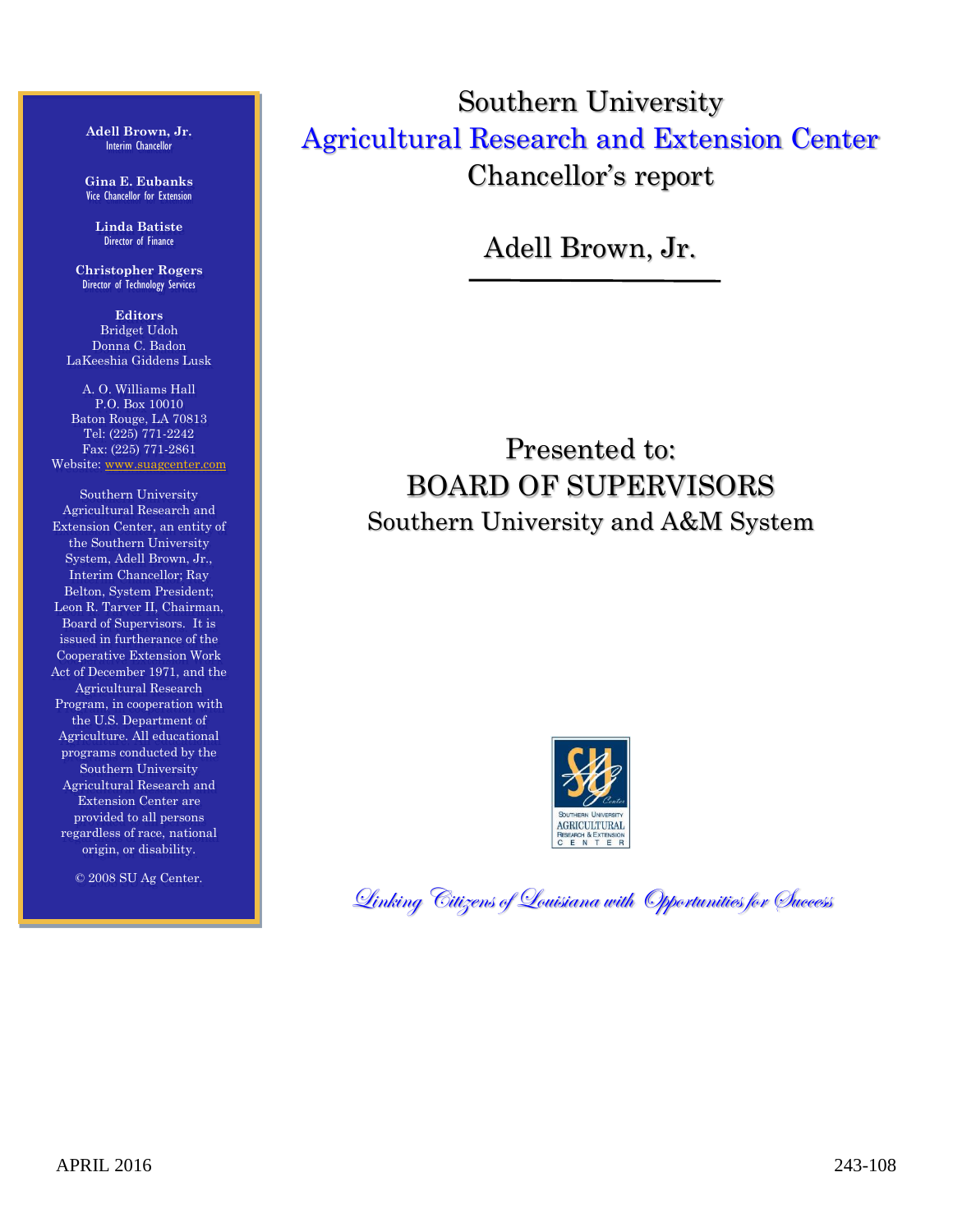#### **SMALL FARMER CONFERENCE BRINGS PARTICIPANTS TO SU AG CENTER**

Small farmers from across the state gathered at the Southern University Agricultural Research and Extension Center from March 17-19 for the 6 th annual Louisiana Small Farmer Conference.

The three-day conference, themed "Ownership and Growth of Louisiana's Small Family Farms," was designed to educate, provide expanded awareness of

educational opportunities, USDA programs and services and other resources to help small farmers stay in business.

The event was the ideal venue for new and beginning farmers, small and urban farmers, agricultural business owners, community leaders, backyard gardeners and community based organizations.

The Opening Session was presided over by Dawn Mellion-Patin, Ph.D., Conference organizer. The keynote address was given by Vernon L. Jones, Ph.D., Administrator of the Cooperative Extension Program at Langston University and SU alum.

The conference covered the topics of: *Soil Health: Key to Successful Farming*, demonstrated by Stuart Gardner, Rangeland



Day





puisiana living legends, l-r: Holiday, Mcgee stands in for Fields, and Jones

Management Specialist and Brandon Waltman, Resource Soil Scientist, Natural Resources Conservation Service. *Keeping the Farm in the Family*, presented by Allison J. Sabine, Attorney at WAFB news video is available at [http://bit.ly/22s5oyG.](http://bit.ly/22s5oyG) Law, Sabine Law Firm, LLC. *Financing and Protecting Your Small Farm*, presented by Terrick Boley, Farm Loan Manager, Tangipahoa FSA Office and Reginal Ellis, County Executive Director, East Feliciana FSA Office, Farm Service Agency.

Other topics covered were: *Managing the Farm as a* 

*Business*; *Opportunities for Market Gardeners*; *Best Management Practices* for a Beef Cattle Operation; and *Mitigating Agricultural Risk on Your Farm*.

The conference included concurrent and networking sessions; a panel discussion with USDA agencies; the Louisiana Living Legend Banquet, which honors individuals who have made significant contributions to Southern University in the areas of Agriculture, Family and Consumer Sciences, and ended with the first session of the 2016 class of the Louisiana Small Farmer Agricultural Leadership Institute.

*"We experienced unprecedented success as 140 people attended the conference, which was featured in the Metro Section of The Advocate (front page on Friday); the CBS, NBC and ABC local affiliates covered the conference and interviewed attendees and 15 new eager farmers are excited about beginning this leadership journey with us,"* said Dawn Mellion-Patin, Ph.D., Agricultural Specialist and event coordinator. Dr. Patin can be reached at 225-771- 2242 or via e-mail at *dawn\_mellion@suagcenter.com.*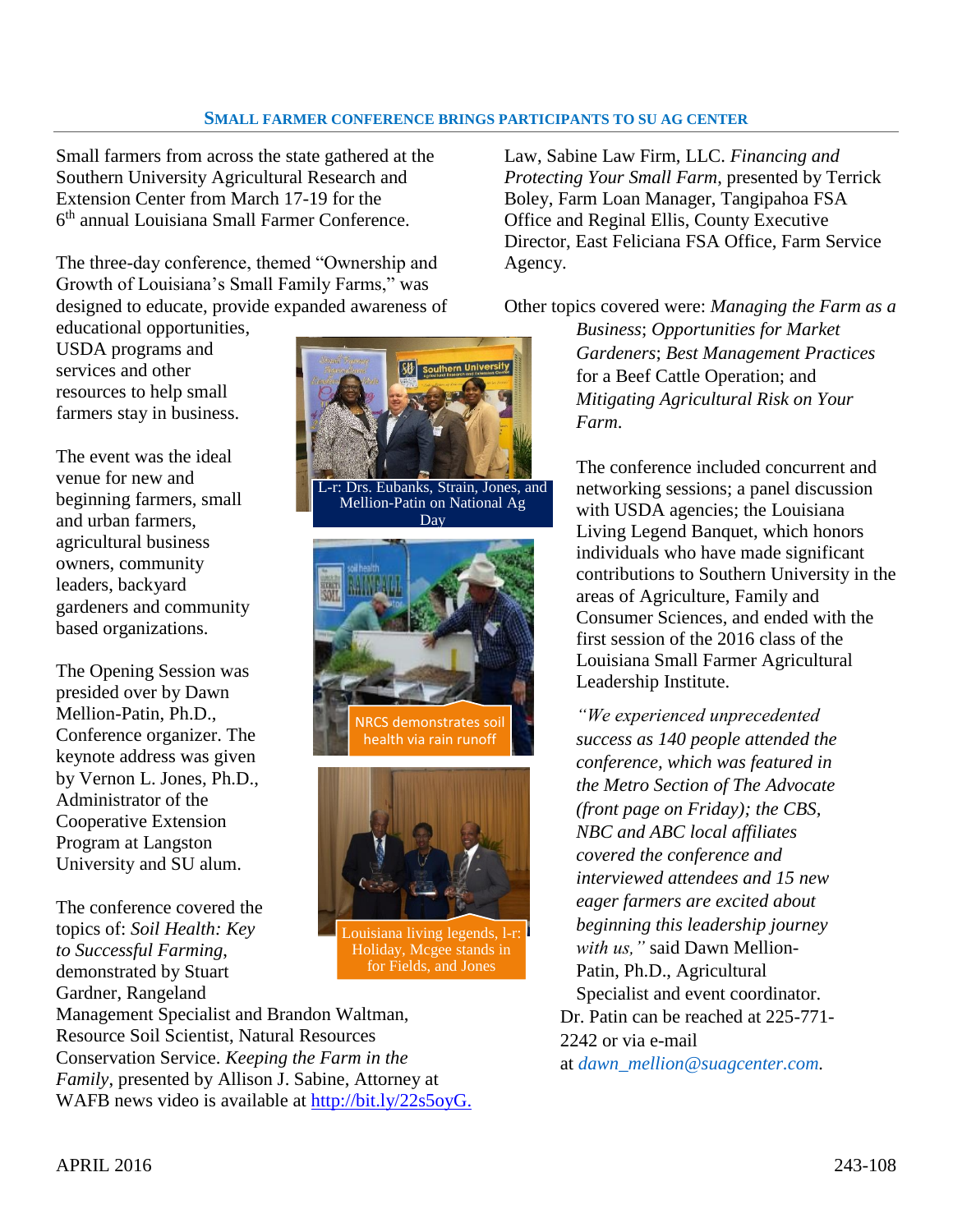

Dr. Brown interacts with with with with vendors participant Wilbert Jones



Conference participants interact





Networking session London, left, and Eubanks present a plaque to Alvinette Teal, panelist (center).

On March 22nd, the Southern University Agricultural Research and Extension Center and its Center for Rural and Small Business Development (CRSBD) along with other partners, United States Small Business Administration (SBA), Louisiana Economic Development (LED), Louisiana Small Business Development Center, Goodwork Network and Louisiana Procurement Technical Assistance Center (PTAC) held the  $12<sup>th</sup>$  Annual "Connecting" Businesses with Contracts" Procurement **Conference** 

This event convened more than 400 participants which included contractors, non-profit organizations, small business owners, exhibitors, and other individuals who were able to network, receive educational training that enhanced their business knowledge, acquired pointers on how to position themselves to obtain private business and governmental contracts, as well as, guidance regarding improving their economic status which will propel them to the next level.

Several workshops were conducted during the conference; namely, Tax Reduction Strategies, Protecting Business Assets and 6 Figure Retirement Planning, a Procurement Panel Discussion on Understanding State Purchasing Procedures, "Now what? Increasing the Potential of Success for your Business," Obtaining and Keeping Your Contractor's License, How the Bank Reviews Assets and Your Financial Statements and Making Your Decisions Based on Financial Statements.

The conference concluded with a luncheon in the Cotillion Ballroom highlighting three successful businesses via a panel discussion: Carousel Medicaid Equipment, LLC; Jesco Environmental and Geotechnical Services, Inc. and Ponchatrain Partners, LLC.

Dr. Adell Brown, Jr., Interim Chancellor of the Southern University Agricultural Research and Extension Center; Dr. Gina E. Eubanks, Vice Chancellor of Extension; and Ms. Gloria D. London, Director of the Center for Rural and Small Business Development were on hand to bring greetings to conference participants.

For additional information about the SU Ag Center's Center for Rural and Small Business Development, visit [www.crsbd.com](http://www.crsbd.com/) or call 225.771.2242.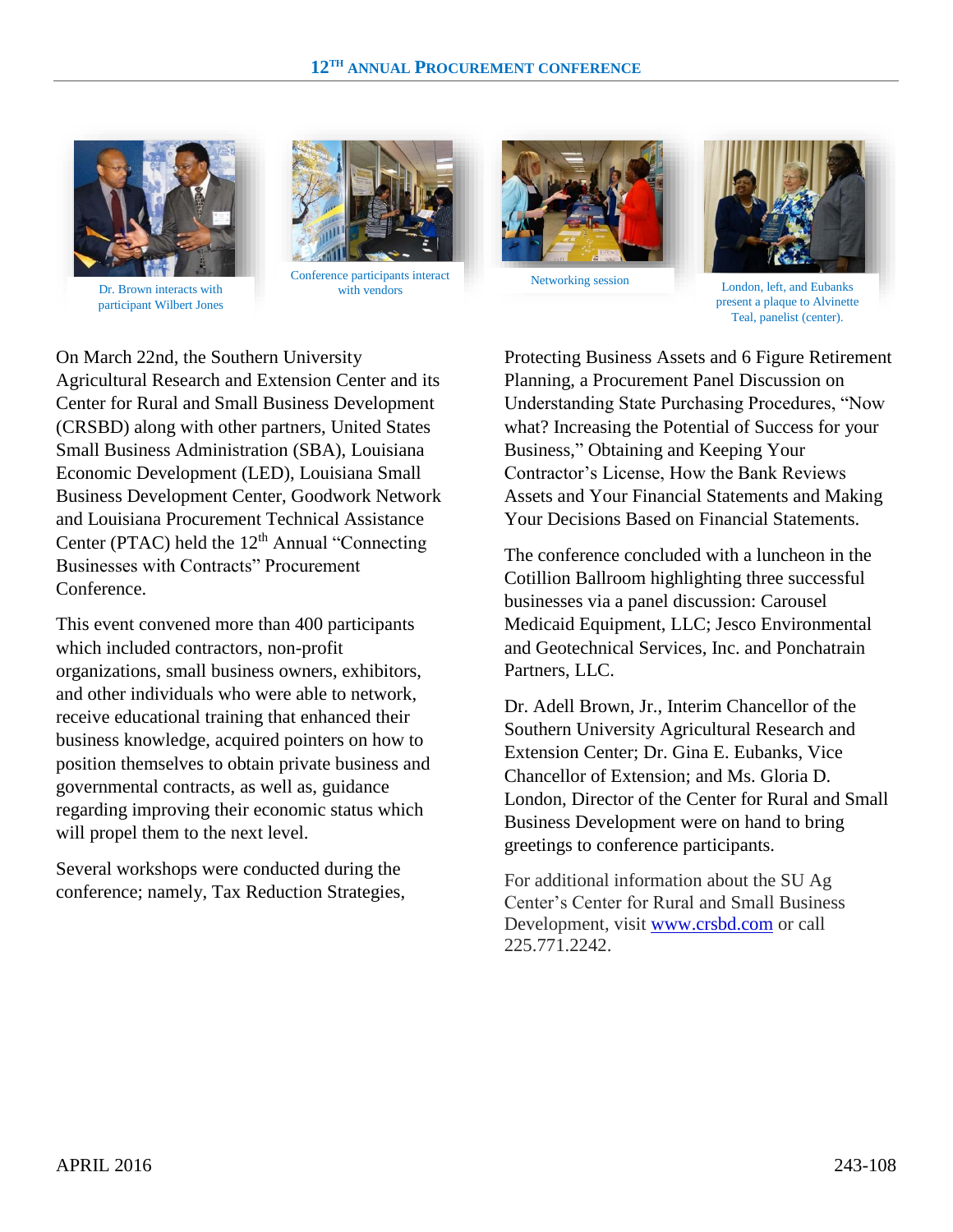The SU Ag Center joined the country in celebrating National Ag Day (NAD) on March 15. The theme for this year's NAD was "Stewards of a Healthy Planet." Youth and adults across Louisiana were engaged in agricultural activities throughout the day at various schools and community events.

As agriculture professionals, we are Stewards of a Healthy Planet —a future for people, animals and nature.

A statement from USDA Ag Secretary Vilsack on NAD is available at [http://1.usa.gov/1QXUnxD.](http://1.usa.gov/1QXUnxD) Louisiana Ag Commissioner Mike Strain was interviewed on the significance of National Ag Day, and the video is available on YouTube at [http://bit.ly/1VuMjpV.](http://bit.ly/1VuMjpV)

In Baton Rouge, the SU Lab School's seventh graders were among those who participated in the 2016 National Ag Day event hosted by the Southern University Agricultural Research and Extension Center. Activities centered on composting for a healthier soil and environment.

The Southwest Center for Rural Initiatives joined the celebration in St. Landry Parish.







Mike Guidry of the St. Landry Parish-Opelousas Recycling Center facilitated enrichment on the importance of recycling to students in the Youth Educational Support After-School Program. Participants gained knowledge on their roles and responsibilities to maintain and care for our planet, while also learning about the many ways recycled materials are utilized in sustainable agriculture.

"From making compost to learning that they can make money from recycling goods (cans, bottles, etc.), the students really enjoyed learning about recycling on National Ag Day," said event organizer, Krystle J. Washington.

Many students also committed to begin recycling and encouraging others in their households and communities to do the same. To view pictures from the event, visit #SUAGDay2016 on Instagram or Facebook. Iberia Parish also took part in the event.

The National Ag Day Committee at SU Ag Center comprised of Renita Woods Marshall, Kenyetta Nelson-Smith, Tiffany Franklin, LaKeeshia Lusk, Janana Snowden, Mila Berhane, Stephanie Elwood, De'Shoin York, Chris Chappell, and Marlin Ford.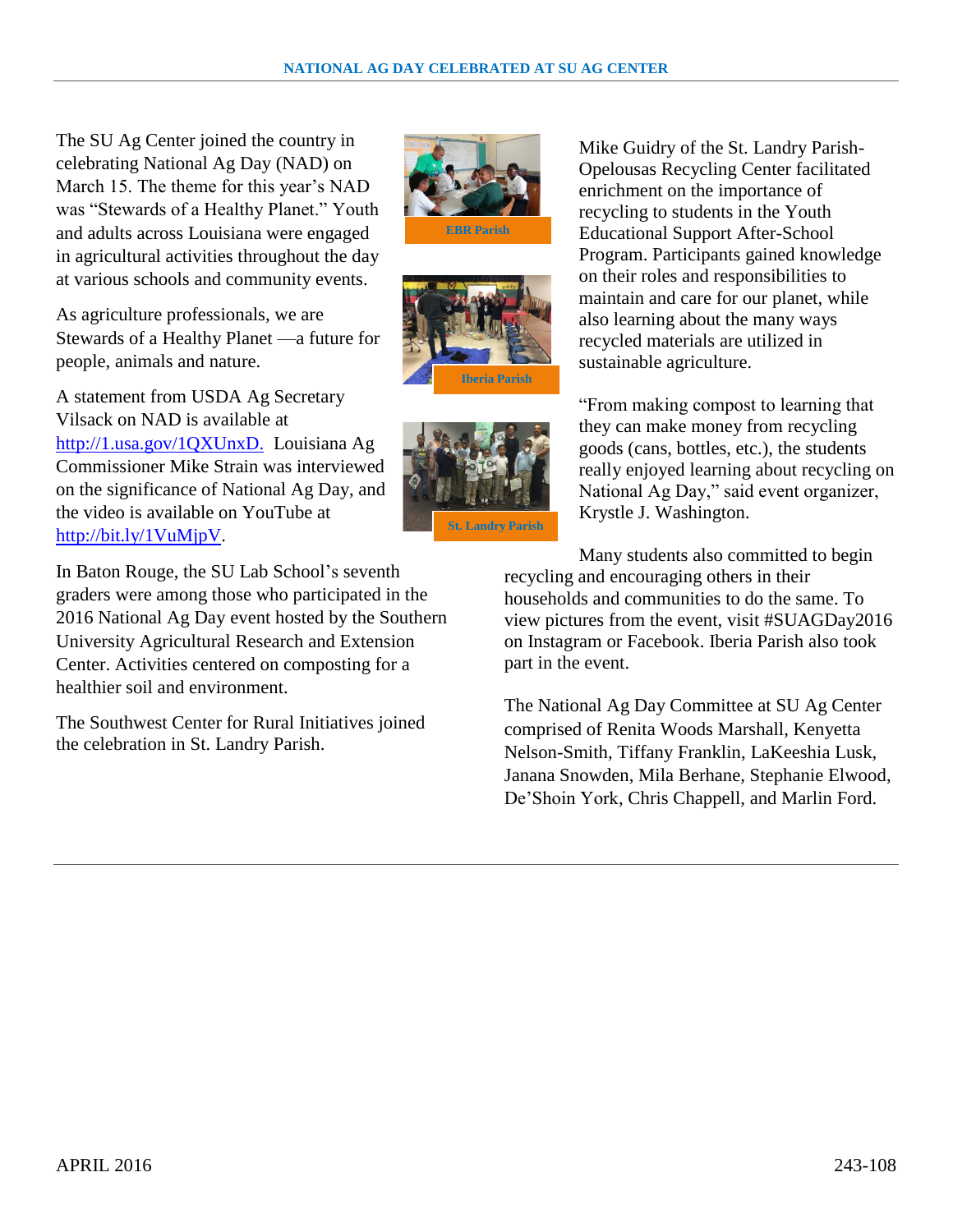Kick Butts Day (KBD) is a national day of activism that encourages youth to stand out, speak up and seize control against Big Tobacco. On March 16, Communities of Color Network (CoC) Regional Coordinators, Hendrix Broussard, Frankie Poland, LaTonya Owens and Urina Holt participated in the Kick Butts Day activities at the Louisiana State Capitol sponsored by the Louisiana Campaign for Tobacco-Free Living. About 250 students, teachers, youth leaders and health advocates participated in the event. CoC staff provided demonstrations to attendees regarding the damage that smoking does to the body, answered questions regarding the dangers of



tobacco use and assisted in other areas to make this a successful event. In addition to this, statewide, CoC coordinators conducted individual KBD activities within their parish jurisdictions at churches, schools, and civic organizations.

#### **SU AG AGENTS ASSIST FARMERS WITH FLOODED STRAWBERRY FIELDS**

Farmers in Tangipahoa Parish had major concerns after the recent flood. The 19 inches of record-breaking rain that fell in the Florida Parishes left many strawberry growers with unmarketable crops. What had been shaping up to be a decent season has quickly turned into a bad situation heading into the annual Ponchatoula Strawberry Festival. The most recent flood that occurred can reduce yields and even kill plants, but usually will not result in the

contamination of produce with human pathogens. Berry crops can tolerate a great deal of flooding when they are dormant, but when actively growing in spring, flooding for any length of time can be detrimental.

In this area, growers need several rain-free days so the soils can drain and draw in air to stimulate root growth. Once the plant's roots get adequate oxygen they will begin to grow and absorb the nutrients present in the soil. Many plant diseases, such as Phytophthora and Botrytis, will be much worse following flooding rains. Producers should closely monitor crops and manage these diseases.

Phytophthora spores are spread under flooded conditions, so chemical treatment will be

needed to manage susceptible crops.



Farm after flood

A local produce farm lost its early spring and summer crops of Top Pick Purple hull peas, snap beans, and horticultural beans. The farm's five acres of strawberries were also affected after the heavy rainfall. Another producer, Mendez farm located in Independence, LA lost about 95% of its

8,000 berry plants. The disaster has caused a huge delay of spring garden preparation. The Tangipahoa River pushed the gravel pit off the banks and affected areas along old US 51 and Hwy 51. Area producers are hoping they can plant their summer crops. The biggest concerns for area farmers is the Ponchatoula Strawberry Festival scheduled for April. No matter how carefully a grower prepares the field, the size of the harvest will be determined in large part by the weather. Ideal growing conditions for strawberries include cool nights and warm, sunny days, weather that falls short of this may quickly and irreversibly damage the crop.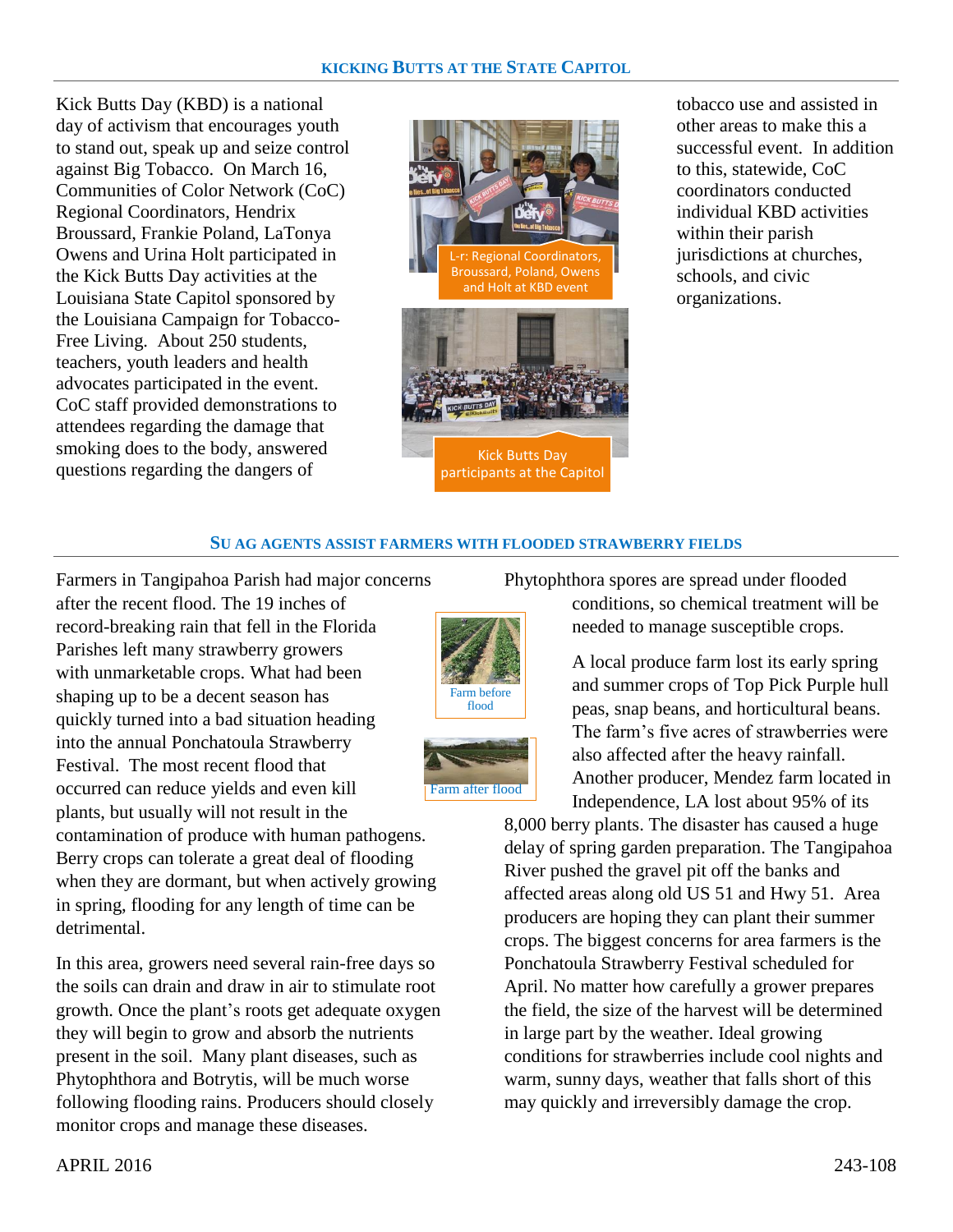## SU AG CENTER PARTNERS WITH LOCAL BUSINESSES TO DONATE EASTER BASKETS TO NURSING HOME

Many in South Louisiana celebrated the Easter weekend by attending church services and spending time with their loved ones. The SU Ag Center partnered with Missy Radio, Addictive Strands, the Outstanding Mature Girlz Organization (OMG), Jessica Cain, and Cumulus Media to add to this heavily celebrated tradition. On Saturday, March 26, SU Ag Center's Assistant Area Agent, Nicolette Gordon delivered Easter baskets to the St. Helena Parish Nursing Home. Eight baskets were sponsored by local businesses on behalf of OMG Club Members Chriterra Brumfield, Kyla Bryant, Symone Bryer, Shanika Holmes, Allanee Janeau, Kenneadei Lee, and Ariel Scott. These young ladies adopted grandparents at the nursing home last year to fulfill their community service commitment as members

"If I'm ever placed in a nursing home, I want people to come and bring things like this to me,"



Mr. Eric Sullivan holds his Easter basket from O.M.G. Club

said Montrell Fagget, Owner of Addictive Strands. "I want people to come and just see about me."

The baskets were filled with Palmers Lotion, Vaseline, Hand Sanitizer, Aloe Vera Socks, Crystal Globes, WXOK cups, and Gospel CD's from various artists. "The baskets were just the right size for their aged, but wise hands," said Gordon.

Easter concluded the holiday visits to the St. Helena Parish Nursing Home for the Adopt-A-GP (grandparent) Community Service Initiative, but the SU Ag Center is gearing up for the 2016-2017 school year!

For more information on how you can partner to enhance our Adopt-A-GP! Community Service Initiative, contact Nicolette Gordon in the Tangipahoa Parish Extension Office at 985.748.9381, or in the St. Helena Parish Extension Office at 225.222.4136.

#### **SU AG CENTER RECOGNIZED AT SYSTEM SERVICE AWARDS CEREMONY**

Southern University's 136<sup>th</sup> Founders' Day was celebrated on March 9, 2016. The first African-American woman to travel into space, Dr. Mae Jemison, was the keynote speaker for a combination Community Prayer Brunch and Convocation in observation of the event.

The main program in a series of events held throughout the day in honor of the annual recognition themed, "Southern University: Continuing the Journey, Surpassing Boundaries," was held at the F.G. Clark Activity Center.





The celebration culminated in the employee service awards dinner honoring individuals who have served 20, 30 and 40 years at the university.

Among the honorees were members of the SU Ag Center with a combined total of 110 years of dedicated service. Honored were: Interim Chancellor Adell Brown, Jr. with 40 years of service; Oscar Udoh, Coordinator for Planning and Evaluation with 30 years; and Sarah Sims, Extension Agent, Madison Parish also with 40 years. Congratulations for a job well done!

#### **DR. BROWN SPEAKS ABOUT AGRICULTURE AND THE LAND GRANT PROGRAM**



of the club.

SU Ag Center's interim Chancellor Dr. Adell Brown, Jr. spoke on the *Outlook on Agriculture Radio Broadcast* to discuss the history, state, and impact of the land-grant

mission. You can listen to the whole interview by visiting [https://goo.gl/VSgwnR](https://t.co/coxkLO59KY)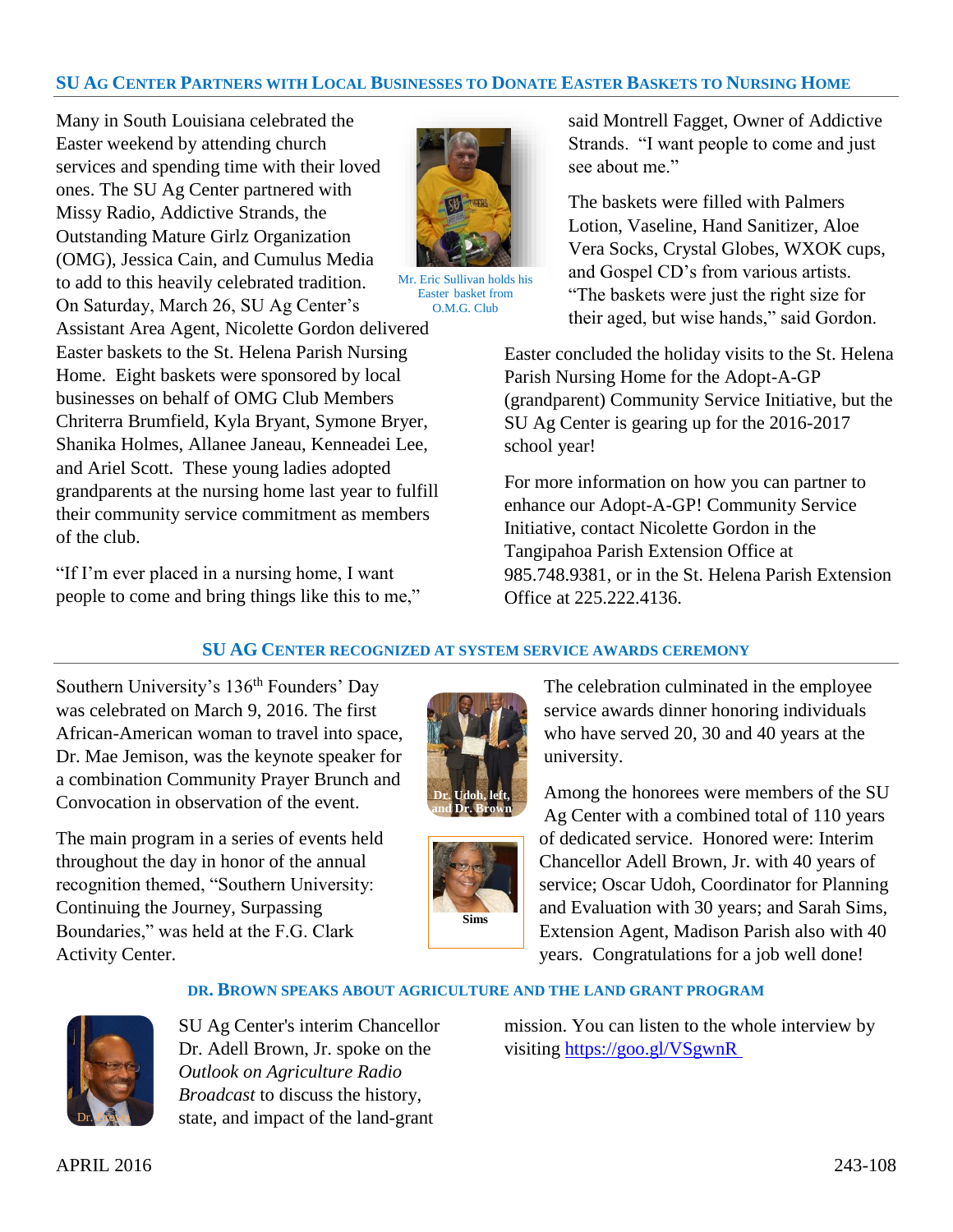## **DR. GINA EUBANKS APPOINTED TO BREADA BOARD**



Southern University Ag Center's Vice Chancellor for Extension Gina E. Eubanks was appointed to the board of the Big River Economic & Agricultural Development Alliance

(BREADA) during one of the organization's recent board meetings.

BREADA began in 1996 when Chris Campany recruited a group of farmers to start Baton Rouge's first farmers market as part of his Master's thesis at Louisiana State University. From that group, the Red Stick Farmers Market was created and the first farmers market was held the same year. BREADA also received its 501 © 3 non-profit organization status in 1996 and began working to increase economic opportunities for small farmers.

BREADA entered into a partnership with the Baton Rouge Area Foundation and the State of Louisiana to open the Main Street Market, which serves as an incubator for small businesses. To date, the organization has established a mobile farmers market that provides access to fresh fruits and vegetables to limited access neighborhoods and a kids club that teaches healthy lifestyles to children.

BREADA has a mission of, "building healthy and strong local food systems; increasing the sustainability of independent local farmers, fishers and food producers; and to foster stewardship of land and community through public markets."

As a member of the board, Eubanks and the other 15 board members will oversee the policies implemented by the organization to assist small farmers and promote the idea of purchasing locally grown food.

Eubanks has been employed with the Southern University System since the 1990s when she joined the faculty as Coordinator of Family and Consumer Sciences. She would continue to rise through the ranks to be named Vice Chancellor for Extension at the Southern University Agricultural Research and Extension Center in 2002.

In May of 2013, Eubanks was named Associate Vice Chancellor and Program Leader for Nutrition and Food Sciences at the Louisiana State University AgCenter. She currently serves in a dual appointment at both the SU and LSU Ag Centers.

Prior to her employment at Southern, Eubanks taught at Alcorn State University, Oklahoma State University and Virginia Tech.

She received a B.S. degree in clothing and textiles from Southern University in 1977. Eubanks earned an M.S. degree in clothing and textiles merchandising in 1978 and a Ph.D. in home economics in 1987, both degrees are from Oklahoma State University.

#### **LINDA BATISTE APPOINTED TO SACSCOC SPECIAL COMMITTEE**



Director of Finance at the SU Agricultural Research and Extension Center Linda Batiste was recently appointed to serve on a Special Committee with the Southern

Association of Colleges and Schools Commission on Colleges (SACSCOC).

Her first assignment is to review Virginia State University's first monitoring report in April 2016. The committee's primary responsibility to the institution and the commission is to determine whether the institution is in compliance with the relevant standards as related to the fifth year interim report addressing compliance standards.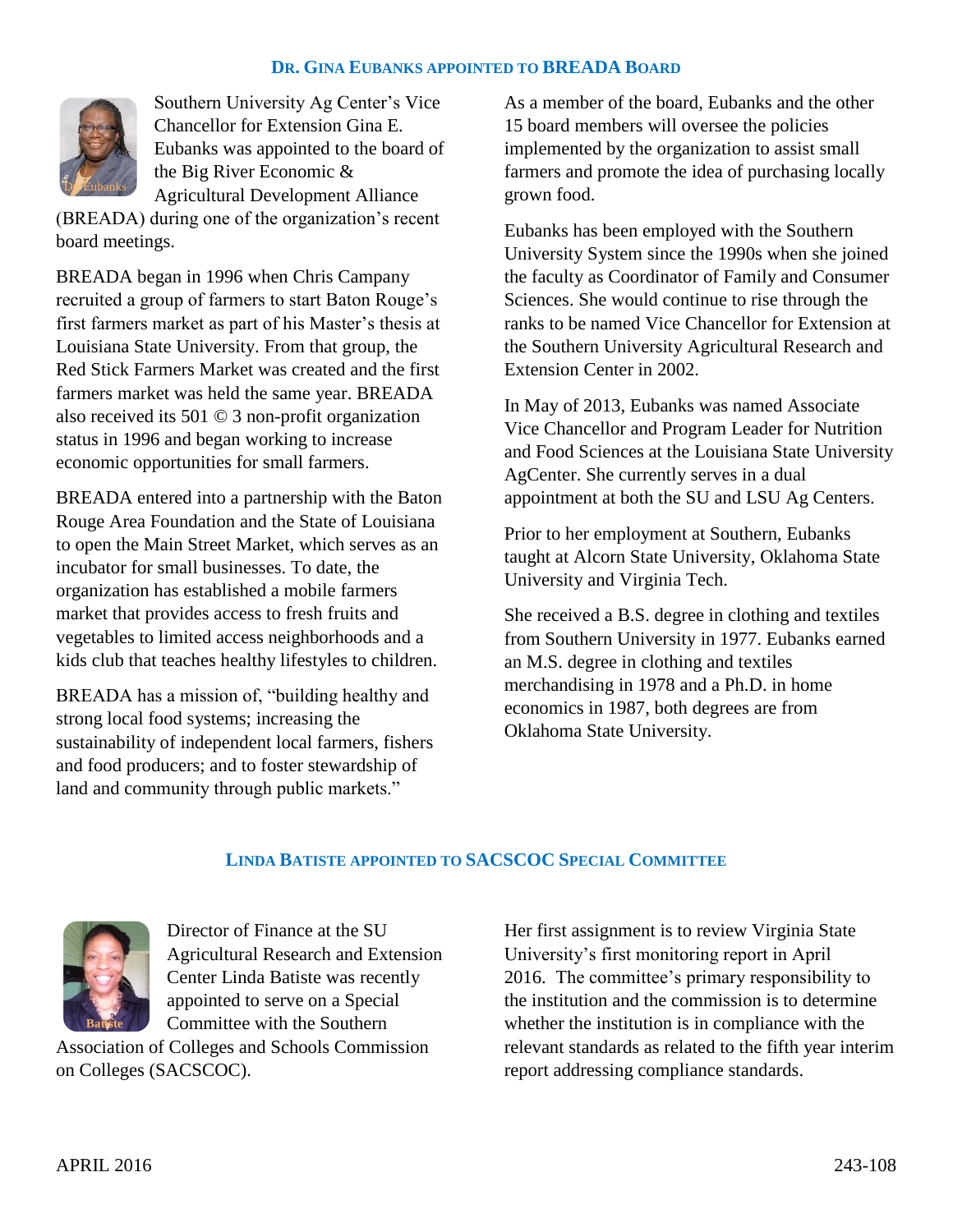## **PUBLICATION:**

**DR. KAMRAN ABDOLLAHI,** Program Leader and Graduate Director of Urban Forestry coauthored three refereed journal research articles with LSU Bioenergy collaborators.



The research work was partially funded through the United States Department of Agriculture, National Institute of Food and Agriculture (USDA-NIFA). Dr. Kamran Abdollahi, Dr. Dorin Boldor of LSU and his research team have been collaborating for more than five years to improve the capacity of SU and Louisiana in Bioenergy and Biofuel research and education.

Charles Henkel, Pranjali D. Muley, Kamran K. Abdollahi, and Dorin Boldor. Pyrolysis of energy cane bagasse and invasive Chinese tallow tree (*Triadica sebifera L*.) biomass in an inductively heated reactor. 2016. *Energy Conversion and management Journal. 2016. Vol. 109. Pages. 175- 183.* 

Pranjali D. Muley, Kamran K. Abdollahi, and Dorin Boldor. Pyrolysis and Catalytic Upgrading of Pinewood Sawdust Using an Induction Heating Reactor. 2015. *Energy & Fuels Journal. 2015. Vol. 29: Issue.11: Pages. 7375-7385.*

Pranjali, D. Muley, Charles Henkel, Kamran K. Abdollahi, Cosmin Marculescu, and Dorin Boldor. *A critical comparison of pyrolysis of cellulose, lignin, and pine sawdust using an induction heating reactor. Energy Conversion and Management Journal. 117 (2016) 273-280.* 

A multidisciplinary research project was developed by Southern University Agricultural Research and Extension Center and the Louisiana State University Agricultural Research and Extension Center in collaboration with the USDA Forest Service, Southern Region to address the critical needs to develop scalable, cost-saving biofuels and associated processing technologies from sustainable, alternative, non-food feedstocks (urban wood-waste and energy cane biomass).

The importance of this project stems from several factors: 1. utilization of wood-waste and non-food feedstocks for biofuel and bioenergy production; 2. utilization of low-cost processing methods which will effectively increase biofuels competitiveness; 3. environmental and economic

impact of non-food plants that grow on marginal, non-agricultural land. The successful project outcomes are: (a) benefiting the agricultural community by encouraging sustainable diversification of agricultural production in LA and Southern USA; (b) help develop rural and urban areas by promoting economic diversification and growth emphasizing bio-based energy and products technologies; (c) developing and strengthening R&D programs via enhanced collaboration and coordination of bio-energy research efforts; (d) developing cost saving, scalable, technologies for biofuel feedstock processing; (e) accelerating the technology transfer process from research to commercialization using existing agreements with industry partners; and (f) benefiting the people of the US through development, distribution, and implementation of bio-based energy technologies, therefore promoting energy independence.

The project also provided support and funding for several SU Urban Forestry graduate students. Dr. S.P. Davis completed his dissertation work in 2015. A comparative compositional study of lignocellulosic urban forest biomass by neutral/acid detergent fiber analysis by *Davis, S.P., Jr.*, Southern University and Agricultural and Mechanical College, 2015, 96 pages; 10002299. In UMI/ProQuest. 2015. Dissertation Advisor: Dr. Kamran Abdollahi.